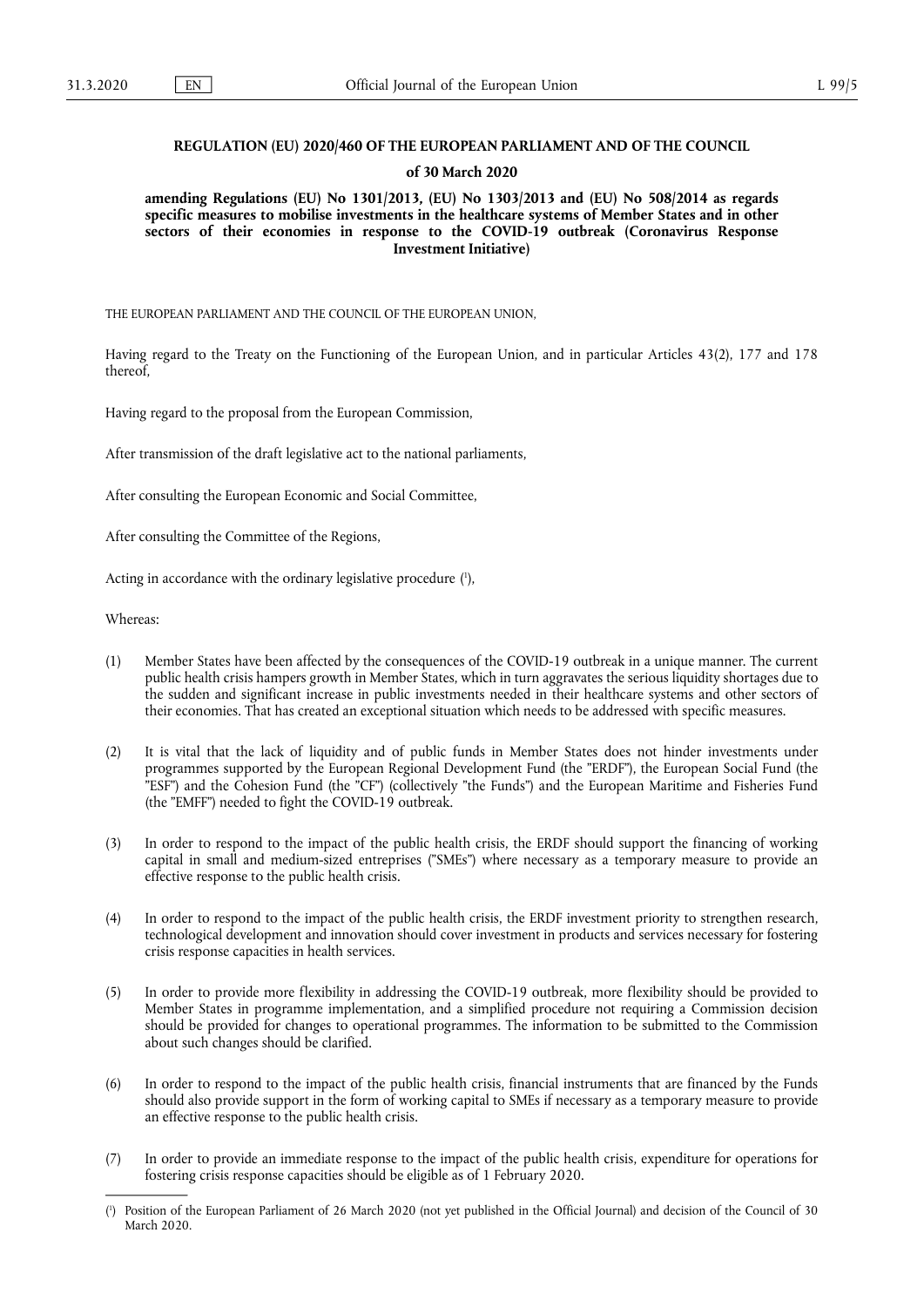- (8) In order to ensure that Member States have sufficient financial means to make the investments needed without delay, it is appropriate for the Commission not to issue recovery orders for amounts recoverable from Member States for the annual accounts submitted in 2020. Member States should use the amounts not recovered to accelerate investments related to the COVID-19 outbreak and eligible under Regulation (EU) No 1303/2013 of the European Parliament and of the Council ( 2 [\) and the Fund-specific rules.](#page-1-0)
- <span id="page-1-3"></span>(9) The amounts not recovered in 2020 should be cleared or subject to recovery orders at the closure of the programmes.
- (10) In order to respond to the impact of the public health crisis, the EMFF should support mutual funds and stock insurance to safeguard the income of fishermen and aquaculture farmers affected by the public health crisis.
- (11) Since the objective of this Regulation, namely to respond to the impact of the public health crisis, cannot be sufficiently achieved by the Member States but can rather, by reason of the scale and effects of the proposed action, be better achieved at Union level, the Union may adopt measures, in accordance with the principle of subsidiarity as set out in Article 5 of the Treaty on European Union ("TEU"). In accordance with the principle of proportionality, as set out in that Article, this Regulation does not go beyond what is necessary to achieve that objective.
- (12) Given the urgency of the support needed, this Regulation should enter into force on the day following that of its publication in the *Official Journal of the European Union*.
- (13) In view of the COVID-19 outbreak and the urgency to address the associated public health crisis, it was considered to be appropriate to provide for an exception to the eight-week period referred to in Article 4 of Protocol No 1 on the role of national Parliaments in the European Union, annexed to the TEU, to the Treaty on the Functioning of the European Union and to the Treaty establishing the European Atomic Energy Community.
- <span id="page-1-4"></span>(14) Regulations (EU) No 1301/2013 (?[\), \(EU\) No 1303/2013 and \(EU\) No 508/2014](#page-1-1) (\*[\) of the European Parliament and](#page-1-2) of the Council should therefore be amended accordingly,

HAVE ADOPTED THIS REGULATION:

*Article 1* 

### **Amendments to Regulation (EU) No 1301/2013**

Regulation (EU) No 1301/2013 is amended as follows:

(1) in Article 3(1), the following subparagraph is added:

"In addition, the ERDF may support the financing of working capital in SMEs where necessary as a temporary measure to provide an effective response to a public health crisis.";

(2) in Article 5, point (1)(b) is replaced by the following:

<span id="page-1-0"></span>[<sup>\(</sup>](#page-1-3) 2 ) Regulation (EU) No 1303/2013 of the European Parliament and of the Council of 17 December 2013 laying down common provisions on the European Regional Development Fund, the European Social Fund, the Cohesion Fund, the European Agricultural Fund for Rural Development and the European Maritime and Fisheries Fund and laying down general provisions on the European Regional Development Fund, the European Social Fund, the Cohesion Fund and the European Maritime and Fisheries Fund and repealing Council Regulation (EC) No 1083/2006 (OJ L 347, 20.12.2013, p. 320).

<span id="page-1-1"></span>[<sup>\(</sup>](#page-1-4) 3 ) Regulation (EU) No 1301/2013 of the European Parliament and of the Council of 17 December 2013 on the European Regional Development Fund and on specific provisions concerning the Investment for growth and jobs goal and repealing Regulation (EC) No  $10\overline{8}0/2006$  (OJ L 347, 20.12.2013, p. 289).

<span id="page-1-2"></span>[<sup>\(</sup>](#page-1-4) 4 ) Regulation (EU) No 508/2014 of the European Parliament and of the Council of 15 May 2014 on the European Maritime and Fisheries Fund and repealing Council Regulations (EC) No 2328/2003, (EC) No 861/2006, (EC) No 1198/2006 and (EC) No 791/2007 and Regulation (EU) No 1255/2011 of the European Parliament and of the Council (OJ L 149, 20.5.2014, p. 1).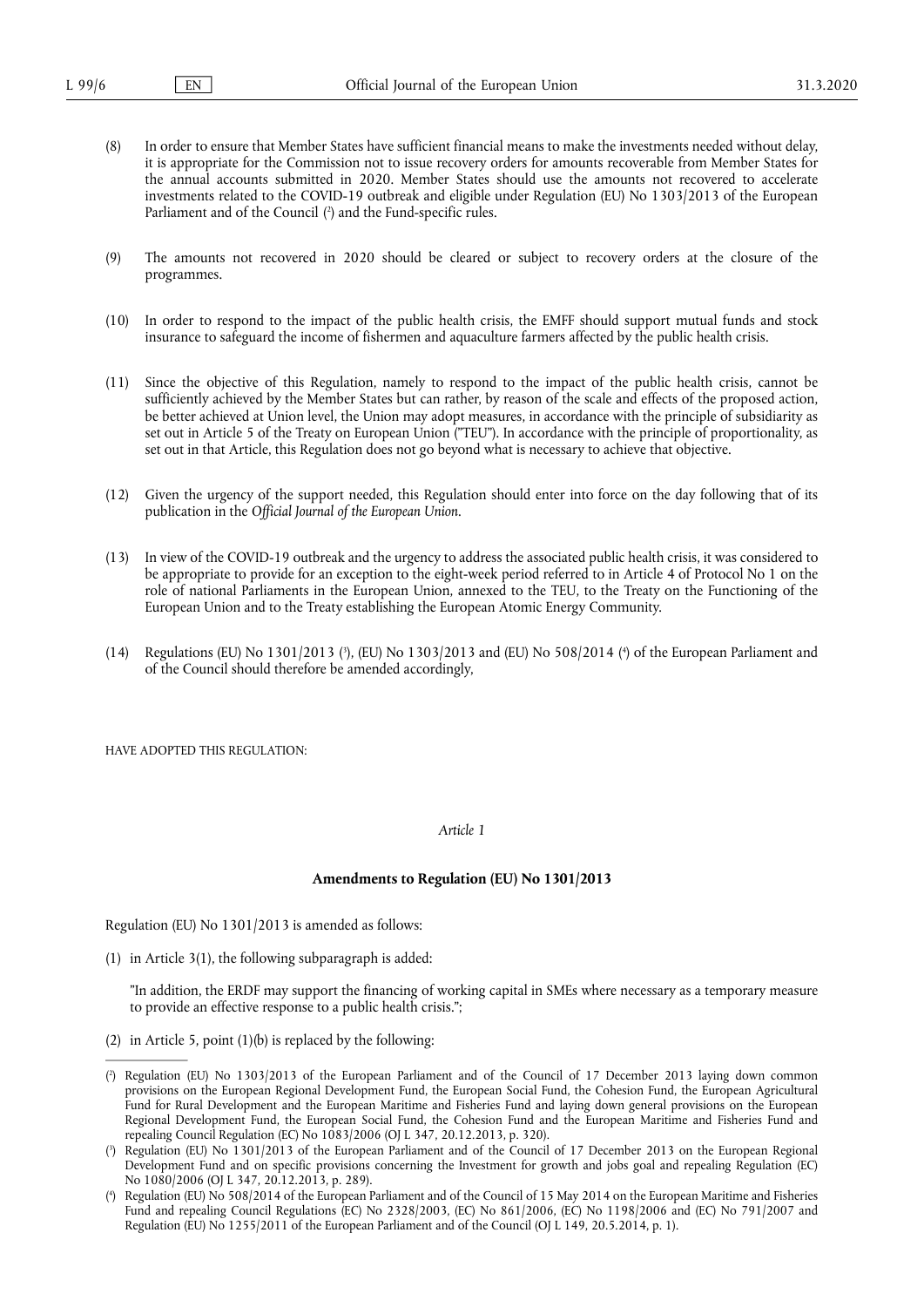"(b) promoting business investment in R&I, developing links and synergies between enterprises, research and development centres and the higher education sector, in particular promoting investment in product and service development, technology transfer, social innovation, eco-innovation, public service applications, demand stimulation, networking, clusters and open innovation through smart specialisation, and supporting technological and applied research, pilot lines, early product validation actions, advanced manufacturing capabilities and first production, in particular in key enabling technologies and diffusion of general purpose technologies as well as fostering investment necessary for strengthening the crisis response capacities in health services;".

#### *Article 2*

#### **Amendments to Regulation (EU) No 1303/2013**

Regulation (EU) No 1303/2013 is amended as follows:

(1) in Article 30, the following paragraph is added:

"5. By way of derogation from paragraphs 1 and 2, for the programmes supported by the ERDF, Cohesion Fund and ESF, the Member State may transfer during the programming period an amount of up to 8 % of the allocation as of 1 February 2020 of a priority and no more than 4 % of the programme budget to another priority of the same Fund of the same programme.

Such transfers shall not affect previous years. They shall be considered to be not substantial and shall not require a decision of the Commission amending the programme. They shall however comply with all regulatory requirements and shall be approved by the monitoring committee in advance. The Member State shall notify the revised financial tables to the Commission.";

(2) in Article 37(4), the following subparagraph is added:

"Financial instruments may also provide support in the form of working capital to SMEs, if necessary as a temporary measure, to provide an effective response to a public health crisis.";

(3) in Article 65 (10), the following subparagraph is added:

"By way of derogation from paragraph 9, expenditure for operations for fostering crisis response capacities in the context of the COVID-19 outbreak shall be eligible as of 1 February 2020.";

(4) in Article 96, paragraph 10 is replaced by the following:

"10. Without prejudice to Article 30(5), the Commission shall adopt a decision, by means of implementing acts, approving all the elements, including any of its future amendments, of the operational programme falling under this Article, except those falling under points (b)(vi), (c)(v) and (e) of the first subparagraph of paragraph 2, paragraphs 4 and 5, points (a) and (c) of paragraph 6 and paragraph 7, which remain under the responsibility of the Member States.";

(5) in Article 139 (7), the following subparagraphs are added:

"By way of derogation from the first subparagraph, the Commission shall not issue a recovery order for amounts recoverable from the Member State for the accounts submitted in 2020. Amounts not recovered shall be used to accelerate investments related to the COVID-19 outbreak and eligible under this Regulation and Fund-specific rules.

The amounts not recovered shall be cleared or recovered at closure.".

*Article 3* 

#### **Amendments to Regulation (EU) No 508/2014**

Regulation (EU) No 508/2014 is amended as follows:

- (1) Article 35 is amended as follows:
	- (a) the title is replaced by the following:

"Mutual funds for public health crises, adverse climatic events and environmental incidents";